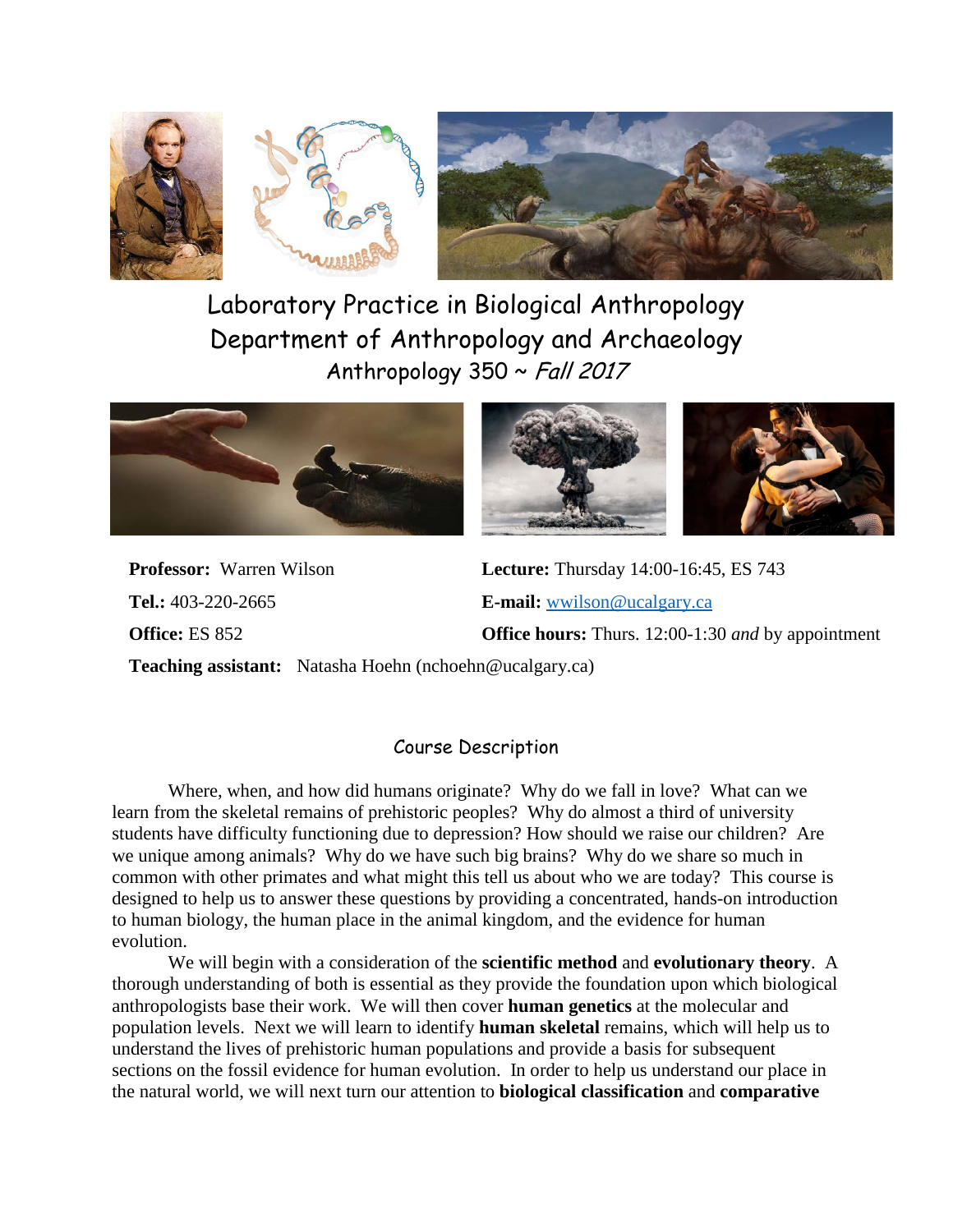**studies**. With the understanding that we share recent ancestors with other primates, we will then study non-human **primate ecology**. Primate ecology can help us to determine whether aspects of our behaviors and mental capacities reflect ancestral evolutionary heritage or are new features evolved or socially acquired by our lineage. Subsequently, we will cover **the evidence for human evolution** and the **major developments in the evolution of our species**. This consideration of the evolution of humans should help us to understand modern human biology, our relationship with the rest of the natural world, and possibly inform our future action as a species. In our last meeting, we will return to the consideration of contemporary human biological variation via **anthropometrics**, a suite of tools that biological anthropologists use to document patterns of health in groups.

## Learning Objectives

#### **Overall course learning goal:**

Background: A group of politicians, physicians, attorneys and business professionals complain to the university curriculum committee that biological anthropology is a waste of time for any student to take, claiming that the topics covered are too weird, have no bearing on the issues currently facing humanity and the environment and provide the students with no marketable skills upon graduation.

Goal: You will be able to convince the university curriculum committee that the work done by biological anthropologists provides useful insights to enable us to better develop solutions to current challenges and requires skills that are, in fact, marketable for students who wish to pursue careers either outside of or within the discipline of biological anthropology.

#### **Specific Learning Outcomes**

Upon the conclusion of this course you should be able to . . .

- 1) list ways of knowing and use one of these, the scientific method, to critically evaluate conclusions made about the relationship between variables;
- 2) provide a clear explanation for cellular reproduction, protein synthesis, and the inheritance of traits;
- 3) provide a clear explanation and examples of the mechanisms that drive change in species over time (e.g. natural selection, sexual selection, genetic drift, gene flow, and mutation);
- 4) identify the types, features, sex, side, and several lesions of human skeletal remains;
- 5) explain in a culturally-sensitive manner why we should continue to study human skeletal remains;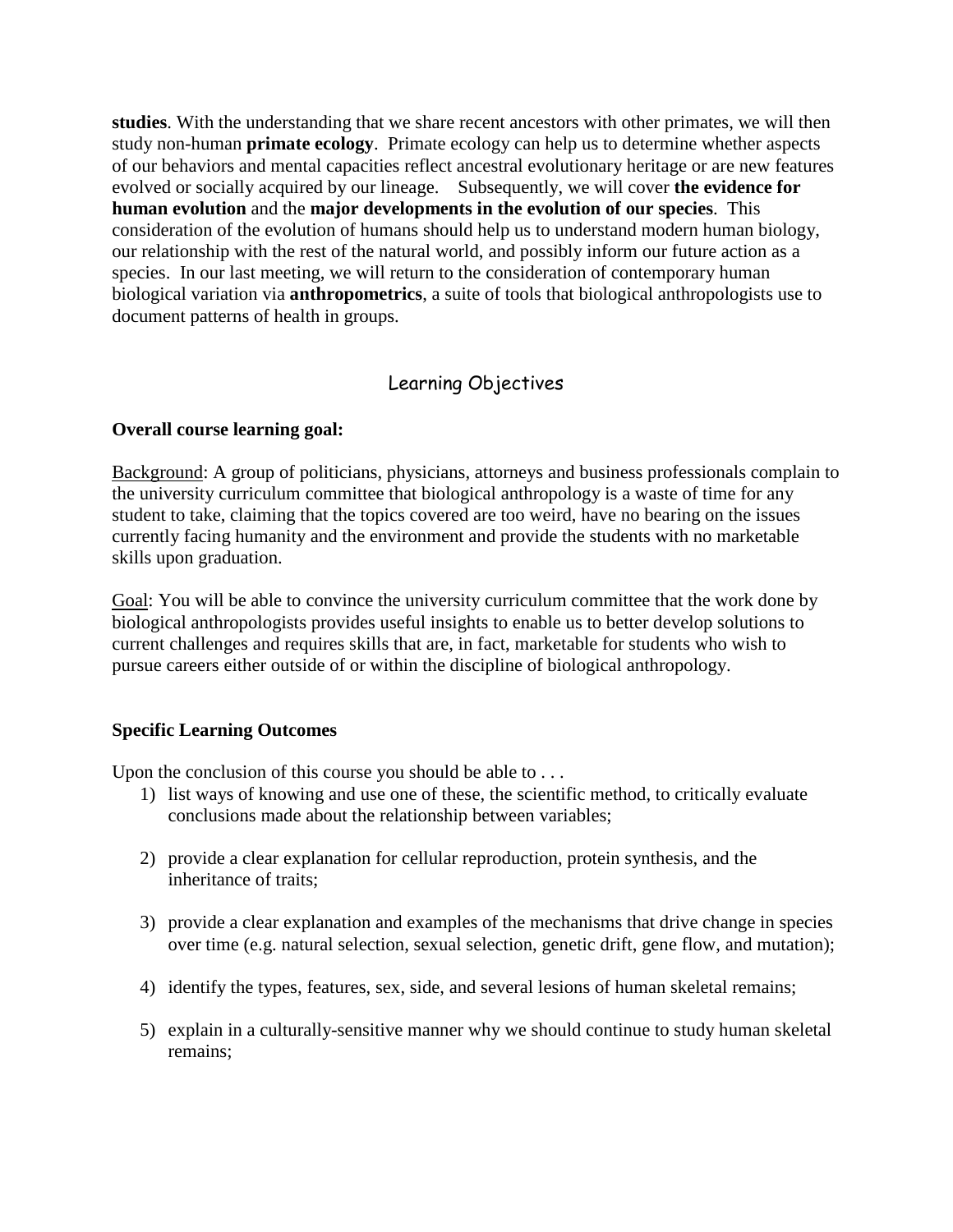- 6) explain to taxpayers why the Canadian government should continue to fund research on non-human primates (e.g. How, exactly, might this work be relevant to the people of Canada?);
- 7) delineate the evidence for human evolution (For example, if you meet somebody at a bar who argues that humans originated 6,000 years ago through divine intervention, you will be able to suggest a different explanation for human origins, based on fossil, genetic, archaeological, and paleoenvironmental evidence.);
- 8) explain to physicians how the study of human variation in contemporary peoples by biological anthropologists might enable us to generate more effective health interventions.

# Course Conventions

**1. Lab:**In order to meet the goals of the course you have to come to on time to every lab. Be prepared by reading what is assigned for the day. You are responsible for lecture material and any announcements concerning changes in schedule, etc.

**2. Electronic Devices:** Except when required by lab activities, the use by students of computers, cell phones, or other personal electronic devices in the classroom is not permitted. *Why not?* This rule is based on research which finds that most students using a computer in the classroom attempt to multitask and students who are multitasking during class have less understanding and recall of what's being discussed. As well, students who are in direct view of a multitasking peer scored lower on a test compared with those who were not. Even when multitasking is blocked, researchers find that students who take notes on a computer generally perform worse than students who take notes by hand: laptop users are generally creating a transcript of the lecture, while those taking notes by hand were synthesizing the information. This is often apparent in my meetings with students who have used their computers to create an almost verbatim record of what I said in class, but are unable to grasp what I sought to convey.

**3. Reading:** You are not required to read a great deal in this class. However, keep in mind that *you are not finished with the reading assignment until you thoroughly understand it*. This will sometimes require you to read an assignment more than once. An effective way of ensuring comprehension is to read the assignment then go back through it and summarize its main points in your notebook. Both the learning journal and online quizzes will provide you with an opportunity to reflect upon the assigned readings.

**4. Evaluation:** The metrics used in this course are designed to assess different types of knowledge and to ensure that my TA and I can determine where students might benefit from additional assistance. The marking components are as follows:

Lab participation (30%): We meet only 12 times during the semester and your attendance and active participation is required at each meeting. My TA and I will weekly evaluate your participation in laboratory activities.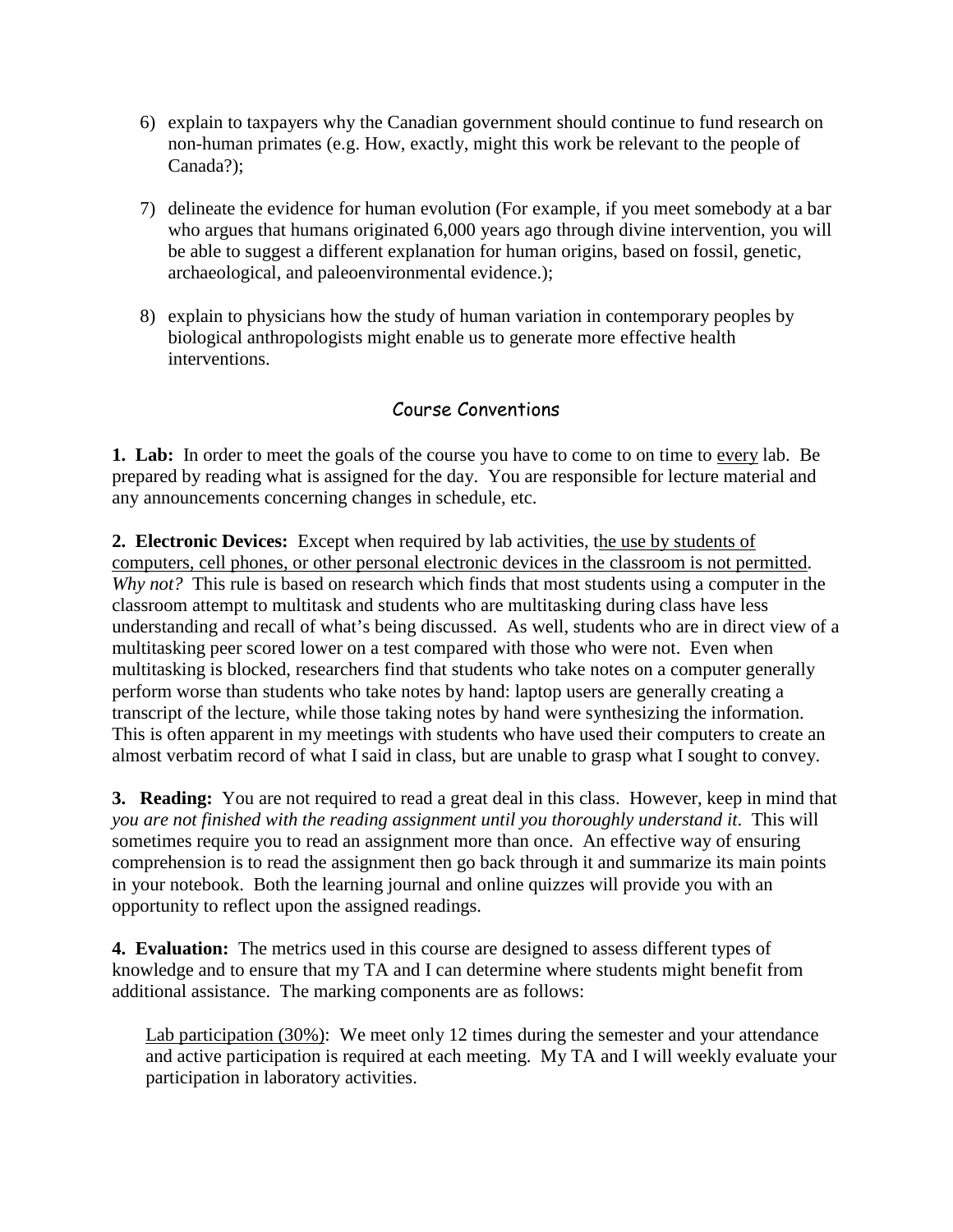Learning journals (20%): You will keep a learning journal online that encourages you to reflect on what you learned from the assigned readings. Either my TA or I will review your journal weekly and, in class, we will discuss your answers in small groups then as a class each week.

For example:

A. After reading portions of the readings on Kennewick man and the court trials concerning the specimen, students will be asked to answer the following questions:

1) Why is Kennewick man such a contentious issue?

2) How might you resolve the debate and what is your rationale?

3) Does this case have any relevance in the "real world"?

B. After reading McArthur [\(https://aeon.co/essays/will-human-sexuality-ever-be-free-from](https://aeon.co/essays/will-human-sexuality-ever-be-free-from-stone-age-impulses)[stone-age-impulses\)](https://aeon.co/essays/will-human-sexuality-ever-be-free-from-stone-age-impulses)

1) Why are the claims made by evolutionary psychologists concerning mating so provocative?

2) How persuaded are you by the argument that monogamy is unnatural?

3) How would you design a research project to best determine what constitutes "natural" mating strategies?

4) If the best evidence suggests that monogamy is not our natural practice, what should we do about that?

Online quizzes: (10%) Weekly, you will take short online quizzes consisting of questions about the content of reading assignments, as well as questions that ask you to reflect on their learning, such as describing the most interesting thing you learned from the reading. Either my TA or I will review your quizzes to help us to determine how well you understand the material.

Lab practicals: (20%) Your knowledge of of some of the material covered in this course is best evaluated via lab practicals. A lab practical is just a lab test. Instead of a scan-trontype format with 100 or so questions, you will have to identify actual items such as fossils, bones, structures of DNA, etc. that you've studied in lab. For example, you may be given a particular bone and asked to name it, the side of the body from which it came and other information it might provide. Some lab practicals may be completed in teams. For example, your team may be given a mix of bones and asked to identify the number and ages of the individuals from the particular burial. When the practical is completed in teams, all students on the team will receive the same grade on the practical. Note that on each practical you should expect some items that you haven't seen in lab, such as a new model, a different bone, or fossil.

Class discussions: (20%) This class provides a rare opportunity for undergraduates to discuss the material both in groups and as a class. These discussions are designed to enhace your critical thinking, active listening, and public speaking skills. Your TA and I will evaluate your participation in these discussions weekly. Note that in a number of cases there will be no single, correct answer for the questions we will consider. I encourage you to put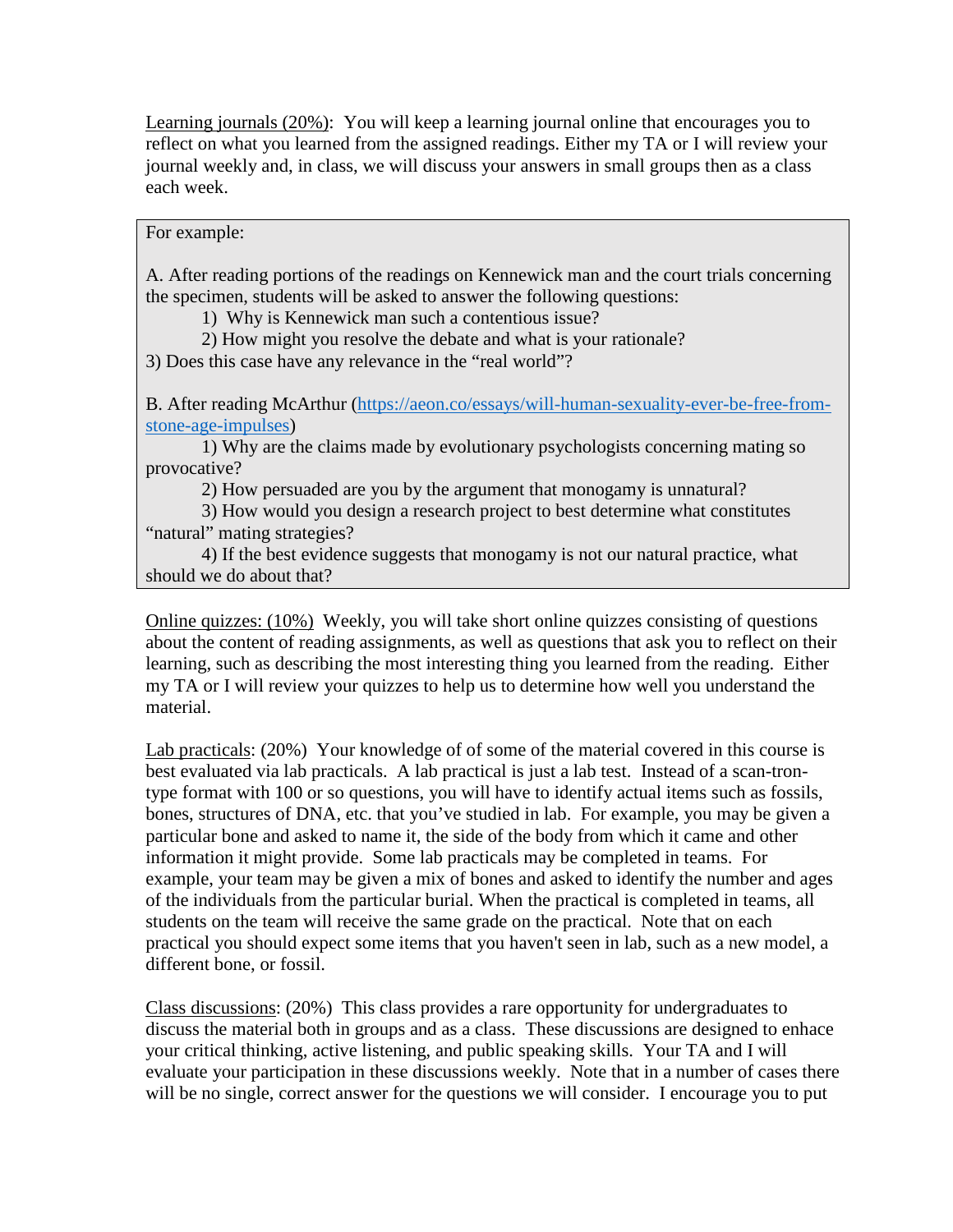what may seem to be the crazy ideas hiding in your head on the table and not worry about it—it's part of the learning process. If you, like most(!), are nervous about speaking in public, this small class is a great place to start to overcome this fear.

| <b>Component</b>   | <b>Percentage of Overall</b><br><b>Course Grade</b> |
|--------------------|-----------------------------------------------------|
| Lab participation* | 30%                                                 |
| Learning journal   | 20%                                                 |
| Online quizzes     | 10%                                                 |
| Lab practicals     | 20%                                                 |
| Class discussions  | 20%                                                 |

Your final grade will be calculated as follows:

\* Students who have two or more unexcused absences, will earn no points for overall lab participation.

Letter grade assignment: At the end of the course, the numerical marks will be summed and a final letter grade will be assigned based on the following basis:

| Percentage range | Letter grade | Percentage range | Letter grade         |
|------------------|--------------|------------------|----------------------|
| 95 or higher     | A+           | 68-72            | $C_{\pm}$            |
| 90-94            |              | 64-67            | C                    |
| 85-89            | А-           | 59-63            | $\mathsf{C}\text{-}$ |
| 81-84            | B+           | 54-58            | D+                   |
| 77-80            |              | $50 - 53$        |                      |
| $73 - 76$        | B-           | 49 or lower      |                      |

Per the University of Calgary Calendar [\(http://www.ucalgary.ca/pubs/calendar/current/f-](http://www.ucalgary.ca/pubs/calendar/current/f-2.html)[2.html\)](http://www.ucalgary.ca/pubs/calendar/current/f-2.html), an "A" is earned for "superior performance, showing comprehensive understanding of subject matter". Superior performance is, by definition, **extremely** rare. More common is the grade of "B" which is earned for "clearly above average performance with knowledge of subject matter generally complete". More common still is the grade of "C" which is earned for a "basic understanding of the subject matter". If you require clarification on letter grade assignments, please see me within the first two weeks of the semester. Keep in mind that, you have paid for the opportunity to learn, not a grade. As such, my TA and I do our utmost to ensure that you have the best learning opportunity possible in this course.

You must provide advance notice to the instructor if you are unable to attend a lab. All requests for deferral of an examination due to/for health reasons must be accompanied by written documentation as outlined in the University Calendar and should be obtained while the student has the physical or emotional problem rather than after recovery. Deferred exams may be allowed in the following circumstances: illness, domestic affliction, or religious conviction. If you have missed an exam for a legitimate reason, you will be able to write a "make up" exam as close to the original exam as possible. The date and location will be at the convenience of the Department of Anthropology and Archaeology. Travel arrangements and misreading of the syllabus are **not** valid reasons for missing a lab or incomplete or late assignments. Deferred lab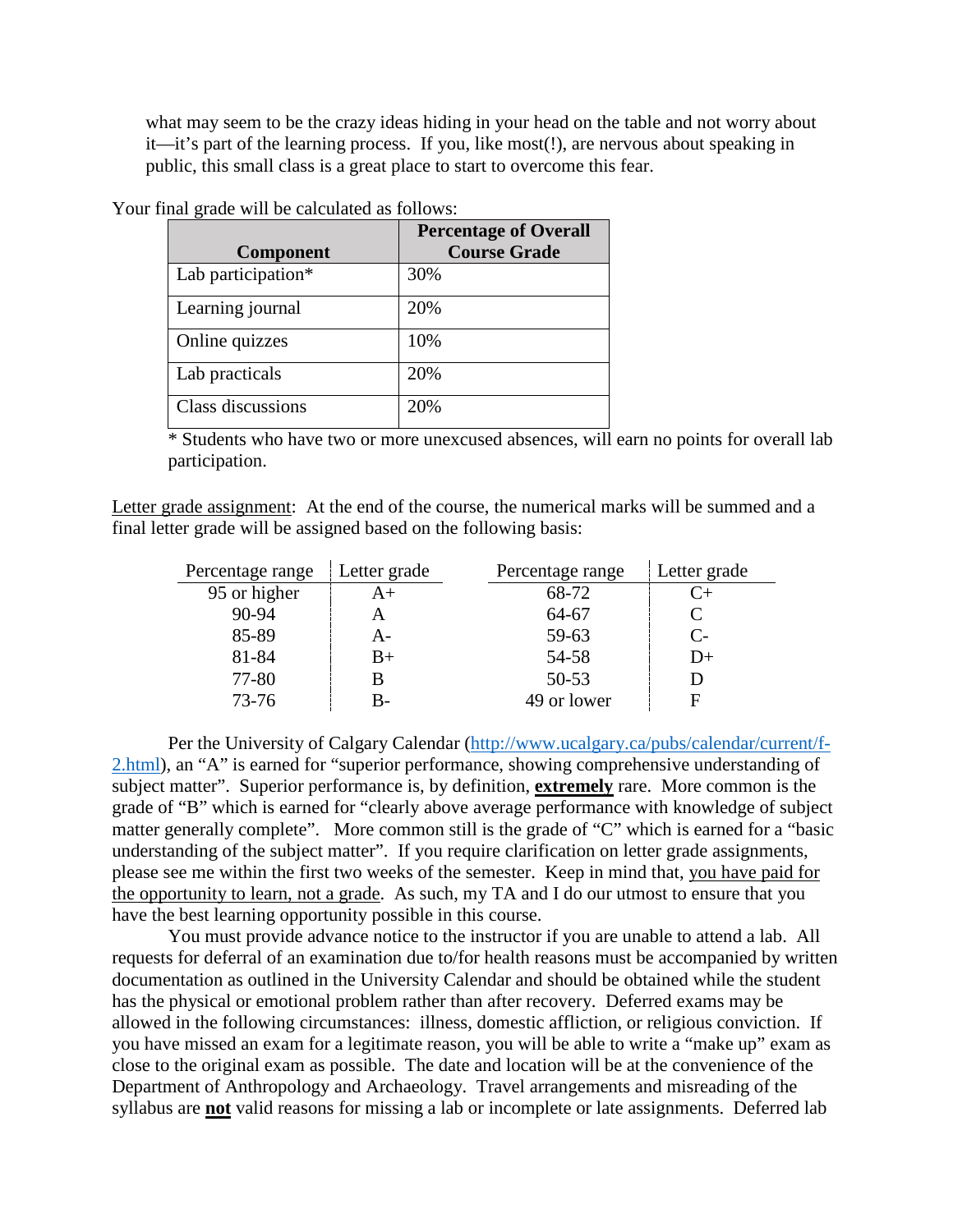practicals or assignments will not be granted if it is determined that just cause is not shown by the student.

Please note that requests to defer term work past the end of a term go through the Student Success Centre / Undergraduate Programs Office [\(http://www.ucalgary.ca/ssc/\)](http://www.ucalgary.ca/ssc/) and must be processed by the deadlines that are established in the University of Calgary Calendar. You can find the deferred term work form at [http://www.ucalgary.ca/registrar/forms\\_students.](http://www.ucalgary.ca/registrar/forms_students) You must submit these deferral forms to the Faculty of Arts Associate Dean (Students) through the Student Success Centre / Undergraduate Programs Office [\(http://www.ucalgary.ca/ssc/\)](http://www.ucalgary.ca/ssc/). To make an appointment with the Associate Dean, phone (403) 220-3580. Only the Associate Dean approves requests for deferrals which extend beyond the end of a term. Instructors are not involved in such decisions.

A passing grade is not required on any particular component for the student to pass the course as a whole; that is, a student may fail, for example, the "Class Discussions" or any other component and, assuming their overall average percentage earned for the course is above 49, they will pass the course.

**6. Academic Accommodation Policy:** The purpose of academic accommodation is to provide students with documented disabilities equal opportunity to master the essentials of a postsecondary education. Students with disabilities at the University of Calgary have met all admission requirements but may have done so with the use of accommodations. Similarly, they are expected to meet all academic and non-academic requirements. Adaptive technology and other academic accommodations do not relieve students of their responsibility to develop the essential skills and abilities expected of all students.

Students with a disability, who require academic accommodation, must register with the Student Accessibility Services [\(http://www.ucalgary.ca/access/,](http://www.ucalgary.ca/access/) MacEwan Student Centre 452, telephone 220-8237). Academic accommodation letters need to be provided to me *and* your lab TA no later than fourteen (14) days after the first day of class. It is a student's responsibility to register the Student Accessibility Services and to request academic accommodation, if required.

**7. Retrieving Assignments:** The Freedom of Information and Protection of Privacy (FOIP) legislation disallows the practice of having students retrieve assignments from a public place, e.g., outside an instructor's office or the Department main office. Term assignments must be returned to students individually, during class, or during the instructor's office hours; if a student is unable to pick up her/his assignment s/he may provide the instructor with a stamped, selfaddressed envelope to be used for the return of the assignment.

**8. Office Hours:**I enjoy having visitors during my office hours and am happy to schedule additional times as necessary. These hours are yours and I encourage you to take advantage of them, whether you are having difficulty with some aspect of the course, or if you would like to discuss in greater detail something that was touched on in class.

**9. E-mail:** Students are encouraged to use the lectures, lab periods, and office hours to ask questions. For after-hours questions, the use of email is acceptable. Please write 'ARKY 203' in the 'Subject' portion of the email. The TAs and I receive numerous e-mails everyday. By clearly identifying the subject of your email, you will help us reply more efficiently to your emails. If the TAs or I think that your question and related answer is of general interest, we may decide to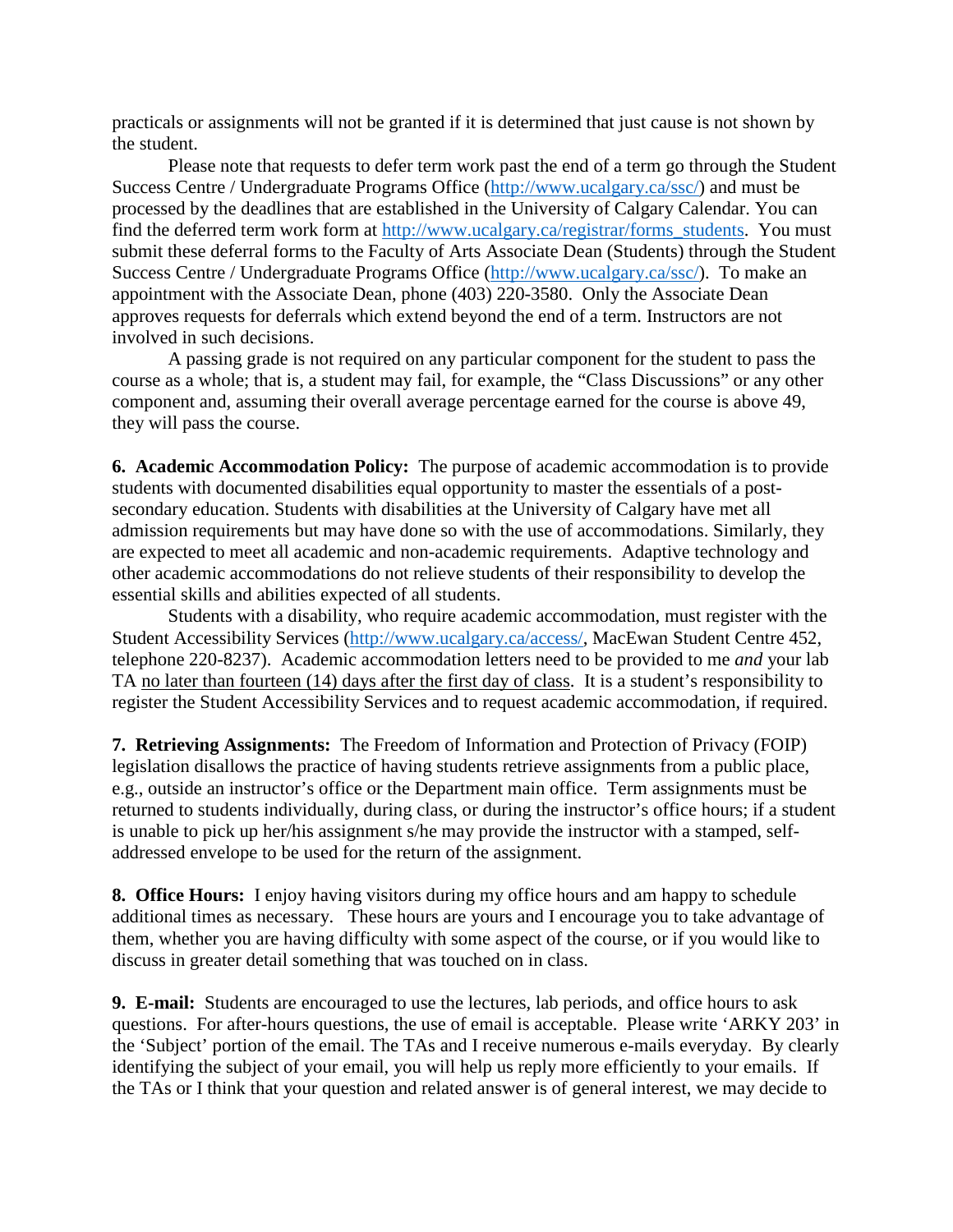post them on the course Desire to Learn class website (your name will not appear). While I will do my best to reply to your message as soon as possible I will generally not be able to do so on weekends or holidays. Overall, I attempt to reply to all messages within four days.

**10. Writing across the Curriculum:** Writing skills are not exclusive to English courses and, in fact, should cross all disciplines. The University supports the belief that throughout their University careers, students should be taught how to write well so that when they graduate their writing abilities will be far above the minimal standards required at entrance. Consistent with this belief, students are expected to do a substantial amount of writing in their University courses and, where appropriate, instructors can and may use writing and the grading thereof as a factor in the evaluation of student work. The Writing Support services provided by the [\(http://www.ucalgary.ca/ssc/writing-support\)](http://www.ucalgary.ca/ssc/writing-support) in the Student Success Centre can be utilized by all students who feel they require further assistance.

#### **ACADEMIC INTEGRITY**

Academic integrity is essential to the pursuit of learning and scholarship in a university, and to ensuring that a degree from the University of Calgary is a strong signal of each student's individual academic achievements. As a result, the University treats cases of cheating and plagiarism very seriously. Non-academic integrity also constitutes an important component of this program.

For detailed information on what constitutes academic and non-academic misconduct, please refer to the following link:<http://www.ucalgary.ca/pubs/calendar/current/k-2-1.html>

All suspected cases of academic and non-academic misconduct will be investigated following procedures outlined in the University Calendar. If you have questions or concerns about what constitutes appropriate academic behavior or appropriate research and citation methods, you are expected to seek out additional information on academic integrity from your instructor or from other institutional resources.

Where there is a criminal act involved in plagiarism, cheating or other academic misconduct, e.g., theft (taking another student's paper from their possession, or from the possession of a faculty member without permission), breaking and entering (forcibly entering an office to gain access to papers, grades or records), forgery, personation and conspiracy (impersonating another student by agreement and writing their paper) and other such offences under the Criminal Code of Canada, the University may take legal advice on the appropriate response and, where appropriate, refer the matter to the police, in addition to or in substitution for any action taken under these regulations by the University

#### **TEACHING EVALUATIONS / USRIS (Universal Student Ratings of Instruction)**

At the University of Calgary, feedback provided by students through the Universal Student Ratings of Instruction (USRI) survey provides valuable information to help with evaluating instruction, enhancing learning and teaching, and selecting courses. **Your responses make a difference, please participate!** Website: http://www.ucalgary.ca/usri/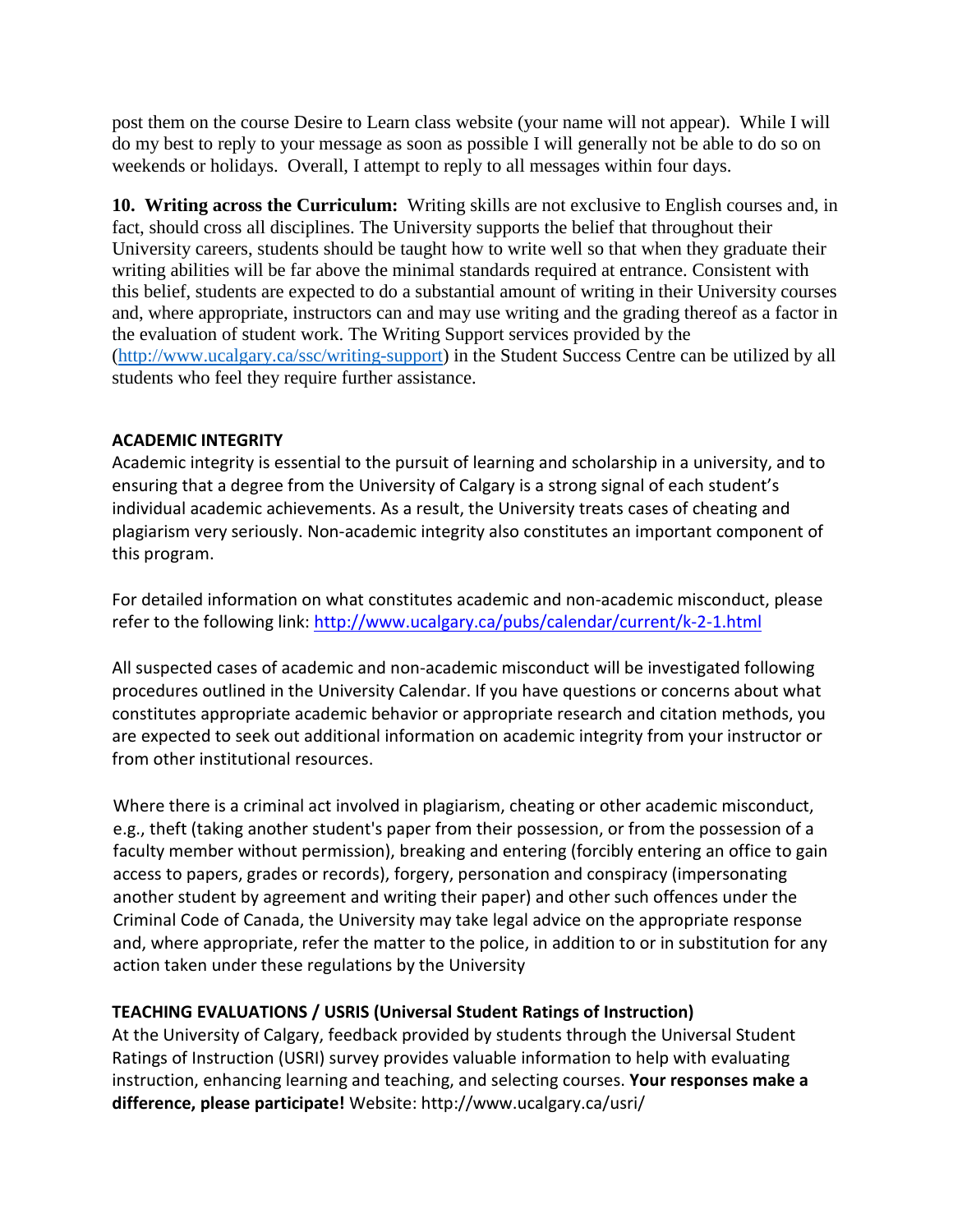**Emergency Evacuation Assembly Points**: In the event of an emergency that requires evacuation, please refer to the following link to become familiar with the assembly points for the class:<http://www.ucalgary.ca/emergencyplan/assemblypoints>

## **Freedom of Information and Protection of Privacy Act: Freedom of Information and Protection of Privacy Act**

The University of Calgary is committed to protecting the privacy of individuals who work and study at the University or who otherwise interact with the University in accordance with the standards set out in the Freedom of Information and Protection of Privacy Act. Please refer to the following link for detailed information:<http://www.ucalgary.ca/legalservices/foip> The Department of Anthropology and Archaeology's FOIP (Freedom of Information and Privacy) policy requires all reports/examinations to be returned to students during class time or the instructor's office hours. Any term work not picked up will be placed in the Anthropology and Archaeology Office (ES620) for distribution. Any student not wishing to have their work placed in the office must make alternative arrangements with the course instructor early in the term.

**Safewalk Information:** Campus Security, in partnership with the Students' Union, provides the Safewalk service, 24 hours a day to any location on Campus including the LRT, parking lots, bus zones and University residences. Contact Campus Security at (403) 220-5333 or use a help phone, and Safewalkers or a Campus Security Officer will accompany you to your campus destination.

**Faculty of Arts Program Advising and Student Information Resources:** Have a question, but not sure where to start? Arts Students' Centre

The Faculty of Arts Students' Centre is the overall headquarters for undergraduate programs in the Faculty of Arts. The key objective of this office is to connect students with whatever academic assistance that they require.

In addition to housing the Associate Dean, Undergraduate Programs and Student Affairs and the Associate Dean for Teaching and Learning, the Arts Students' Centre is the specific home to:

- program advising
- the Faculty's Co-operative Education Program
- the Arts and Science Honours Academy
- the Faculty's Interdisciplinary Programs
- a Student Help Desk

Location: Social Sciences Room 102

Phone: 403.220.3580

Email: [ascarts@ucalgary.ca](http://ucalgary.ca/pubs/calendar/current/ascarts@ucalgary.ca)

Website: [arts.ucalgary.ca/undergraduate/](http://arts.ucalgary.ca/undergraduate/)

For registration (add/drop/swap), paying fees and assistance with your Student Centre, contact Enrolment Services at (403) 210-ROCK [7625] or visit them at the MacKimmie Library Block. Contacts for Students Union Representatives for the Faculty of Arts:

arts1@su.ucalgary.ca

arts2@su.ucalgary.ca

arts3@su.ucalgary.ca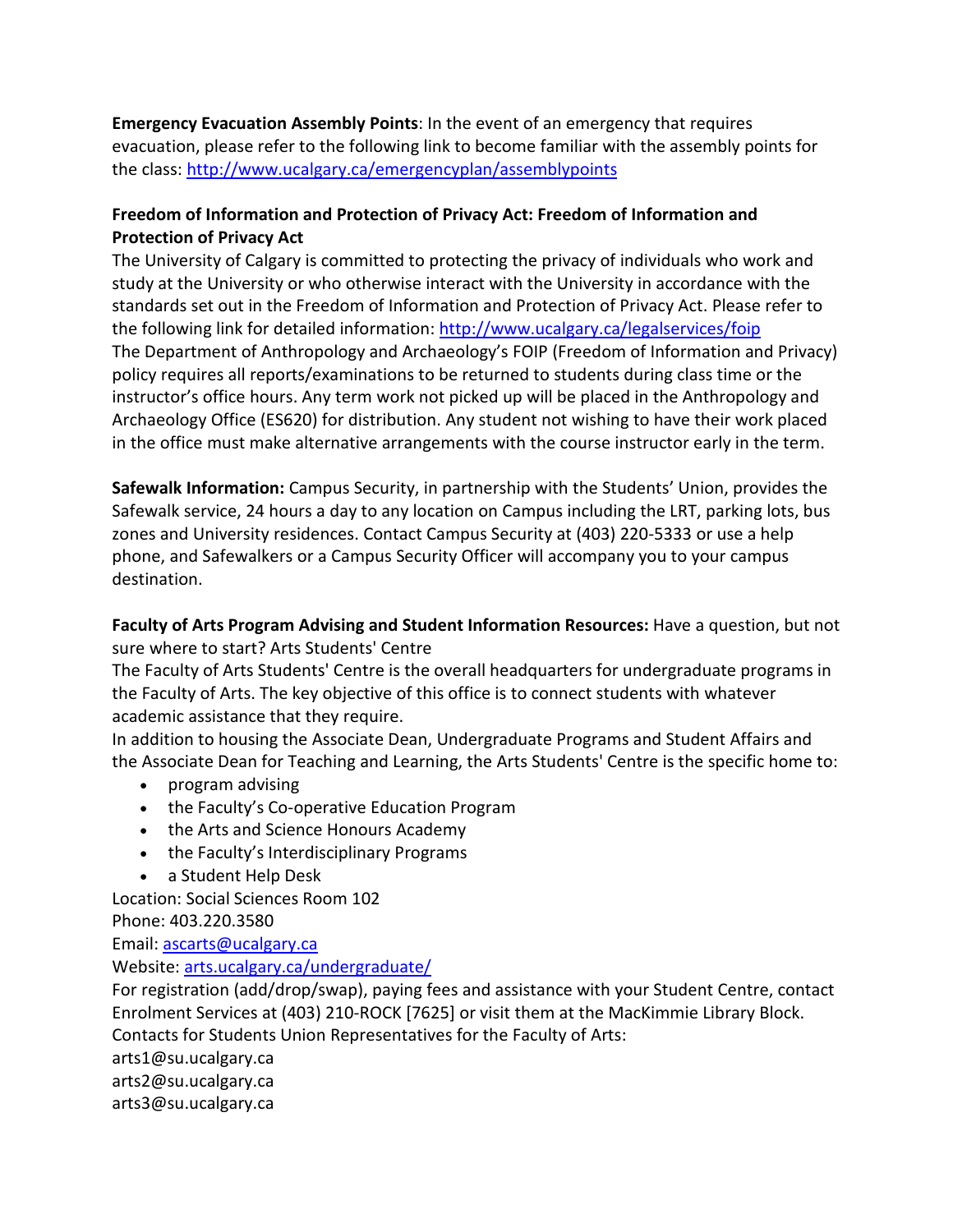## [arts4@su.ucalgary.ca](mailto:arts4@su.ucalgary.ca)

# **Ombudsman`s office: <http://www.ucalgary.ca/ombuds/>**

## $S$ chedule<sup>1</sup>

| Date  |                | Lab            | Topic                                                                                                                                         | Reading <sup>2</sup> |
|-------|----------------|----------------|-----------------------------------------------------------------------------------------------------------------------------------------------|----------------------|
| Sept. | 14             | 1              | Introduction: anthropology, science, and human variation                                                                                      |                      |
| Sept. | 21             | $\overline{2}$ | Forces of Evolution: Natural Selection                                                                                                        |                      |
| Sept. | 28             | 3              | <b>Molecular Genetics</b>                                                                                                                     |                      |
| Oct.  | 5              | $\overline{4}$ | <i>Lab Practical</i> # 1 (covers Labs 1-3)<br>Population genetics $\&$ Inheritance of traits                                                  |                      |
| Oct.  | 12             | 5              | Forces of Evolution: Hardy-Weinberg, Genetic Drift<br>(Founder Effect)                                                                        |                      |
| Oct.  | 19             | 6              | Human skeletal biology I                                                                                                                      |                      |
| Oct.  | 26             | $\tau$         | Lab Practical # 2 (covers Labs 4-6)<br>Human skeletal biology II                                                                              |                      |
| Nov.  | $\overline{2}$ | 8              | Human skeletal biology III                                                                                                                    |                      |
| Nov.  | 9              | 9              | Primatology- Students go on their own any time prior to<br>Nov. 9. On Nov. 9, students will turn in their work and<br>discuss their findings. |                      |
| Nov.  | 16             | 10             | Lab Practical # 3 (covers Labs 8-10)<br><b>Comparative Primate Morphology</b>                                                                 |                      |
| Nov.  | 23             | 11             | Paleoanthropology: Oligocene to Pliocene                                                                                                      |                      |
| Nov.  | 30             | 12             | Paleoanthropology: Genus Homo                                                                                                                 |                      |
| Dec.  | 7              | 13             | Lab Practical #4 (covers Labs 10-12)<br>Human biology- anthropometry                                                                          |                      |

<sup>1</sup> The schedule of topics may change, pending the arrival of laboratory equipment which is on order.